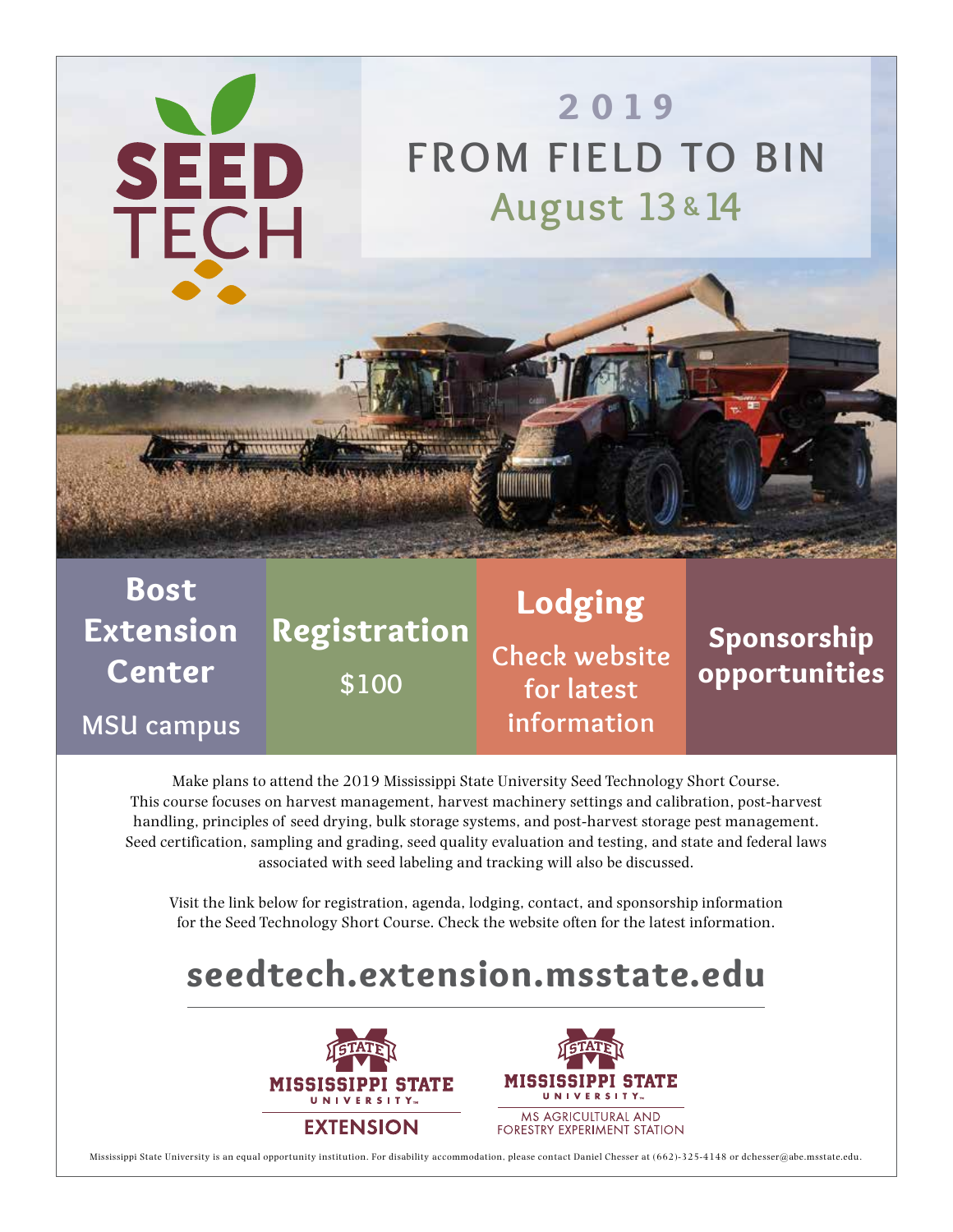### **Program Agenda - MSU Seed Technology Short Course Seed Tech 2019: From Field to Bin – August 13-14**

#### **Tuesday, August 13, 2019**

- 8:30 Registration
- 9:00 Welcome and Introduction
- 9:15 Seed Maturation & Physiological Maturity *Randy Vaughan, MAFES Foundation Seed*
- 9:45 Pre-Harvest / Harvest Mgt. *Trent Irby, MSU Extension*
- 10:15 Harvest Machinery Settings & Calibration *Matt Sipes, Case IH*
- 10:45 Post-Harvest Handling *Dave Ralph, Seed Handling and Conditioning Consultant*
- 11:15 Comments from Sponsors
- 11:30 Group Photo
- 11:45 Lunch *Comments from MSU President, Dr. Mark Keenum*
- 12:45 Seed Damage *Fawad Shah, Minnesota Crop Improvement Association*
- 1:15 Principles of Seed Drying *Edgar Cabrera, Corteva Agriscience*
- 1:45 Bulk Storage Systems & Aeration Maintenance *– Dave Ewald, Bratney Companies*
- 2:15 Break Snacks & Refreshments
- 2:30 Automation & Sensors *– Todd Sears, Intellifarms*
- 3:00 Grain Bin Safety *John Hubbard, Farm Bureau*
- 3:30 Comments From Sponsors/Adjourn
- 5:30 Social/Dinner

#### **Wednesday, August 14, 2019**

- 8:30 Welcome and Introduction
- 8:45 Post-Harvest Storage Pest Mgt. *– Don Cook, MAFES*
- 9:15 Creating Vision, Clarity, and Accountability in Ag. *Matthew Paul, MP Consulting Solutions*
- 9:45 NRCS Programs and Pollinator Plantings *Kevin Nelms, USDA, NRCS*
- 10:15 Break Snacks & Refreshments
- 10:30 Mississippi Seed Certification Past, Present, & Future *Greg Flint, MCIA*
- 11:00 Seed Quality Evaluation and Testing *James Smith, Mississippi State Seed Testing Laboratory*
- 11:30 Comments from Sponsors
- 11:45 Lunch CWD Update *Bronson Strickland, MSU Extension*
- 12:45 USDA Requirements for Seed Tracking *Roger Burton, USDA-AMS Seed Regulatory Division*
- 1:15 State Seed Laws *James Smith, Mississippi State Seed Testing Laboratory*
- 1:45 Federal Seed Laws *Roger Burton, USDA-AMS Seed Regulatory Division*
- 2:30 Summary, Evaluation, & Closing